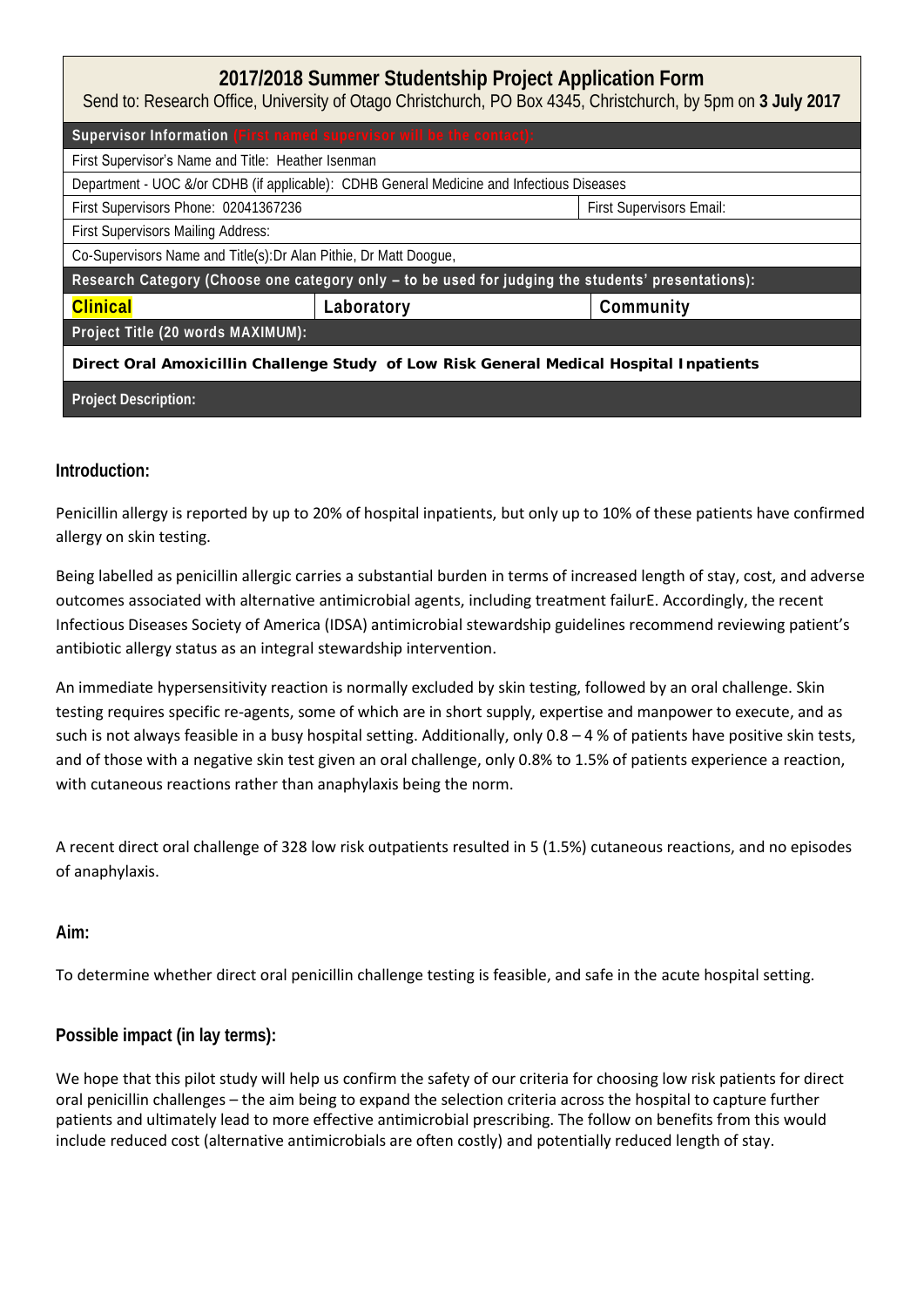**Method:** 

## Identify patients:

Daily screen (Mon – Friday) of general medical acute admissions for those labelled as penicillin allergic using medchart/pharmacy reconciliation.

Based on allergy documented in medchart, select potential low risk patients for further interview to confirm allergy history – exclude those labelled as anaphylactic; DRESS; TENS in medchart. All patients screened to be logged.

## **Inclusion Criteria:**

 Patients admitted to the general medical service with documented history of penicillin allergy who do not meet the exclusion criteria.

## **Exclusion Criteria:**

- Reaction within 1 hour of administration of penicillin (urticaria, angioedema, bronchospasm, anaphylaxis).
- Severe cutaneous drug reaction (blistering)
- Delayed reaction with mucosal, systemic or organ involvement
- End of life/actively dying
- Haeomydnamically unstable
- On other antimicrobials
- Serum sickness reaction
- Pregnant

Patient's not meeting exclusion criteria listed above to be interviewed to determine low risk. The interview is to be conducted by: allergy specialist nurse, Heather Isenman, summer student (if we recruit one), Niall Hamilton.

Those confirmed as low risk (as decided by the interviewer – student will be supervised for this) to be consented to receive an oral challenge of amoxicillin 250mg. The patient's supervising Consultant will be informed. The amoxicillin will be prescribed by the study team.

This is to be administered during working hours, and the patient needs to be observed for a 2 hour post dose on the ward with adrenaline drawn up nearby, and an anti-histamine prescribed PRN in medchart. Study team to remain at bedside for the first 30 minutes post administration of dose.

Adverse effects to be recorded on data sheet.

We are aiming to recruit 100 patients.